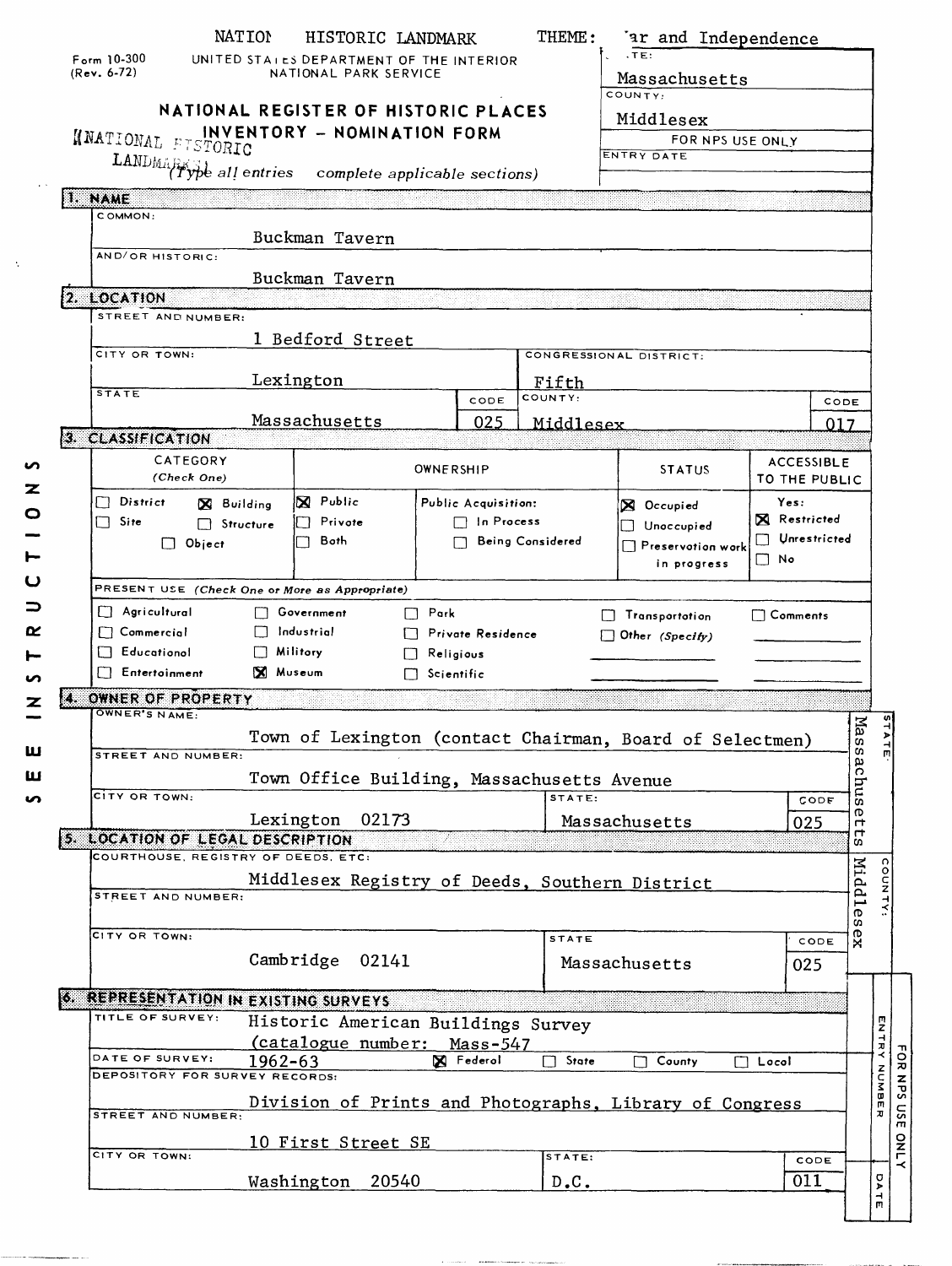| <b>DESCRIPTION</b><br>. |                |             |           |              |       |                    |  |
|-------------------------|----------------|-------------|-----------|--------------|-------|--------------------|--|
|                         |                |             |           | (Check One)  |       |                    |  |
| <b>CONDITION</b>        | ×<br>Excellent | Good        | Fair      | Deteriarated | Ruins | Unexpased          |  |
|                         |                | (Check One) |           |              |       | (Check One)        |  |
|                         | Altered        |             | Unaltered |              | Moved | Original Site<br>X |  |

DESCRIBE THE PRESENT AND ORIGINAL **(If known)** PHYSICAL APPEARANCE

The Buckman Tavern stands near Bedford Street at the center of a 2.86 acre park-like property, formerly the Merriam estate and now owned by the Town of Lexington, Massachusetts. The Tavern faces south, the typical orientation for buildings of its period. It was begun about 1690, later enlarged and remodeled, and by 1775 essentially had assumed its present Georgian appearance. An extensive rehabilitation program was carried out at the Tavern in 1973 and the building is now in excellent condition.

The main block of the frame and clapboard Tavern is now a four-square, 2 story unit. Its hipped roof is broken by 3 shed dormers on the front slope, 2 on each side slope. Windows throughout the block are 12/12 sash with louvered blinds; those in the dormers are 9/9 sash. The main entrance is set slightly off-center in the five-bay front facade; its paneled doorway, topped by a five-light transom, is flanked by Doric pilasters carrying a full entablature and a dentilled pediment.

Attached to the northeast corner of the main block is a  $1\frac{1}{2}$  story ell with gabled roof. At the southeast corner is a 1 story ell, also with gabled roof and a center entrance facing Bedford Street. The two ells are connected by a 1 story shed-roofed addition along the eastern side of the main block.

The Buckman Tavern shares the former Merriam estate with four other structures. Just northwest of the Tavern, near Bedford Street, is a memorial to the Lexington Minute Men of 1775, created by sculptress Bashka Paeff and dedicated on April 19, 1949. The stone relief with stepped granite base is set on a low mound and surrounded by a simple iron fence. At the northern corner of the property are a 2-story frame and clapboard house with gabled roof, now the headquarters of the local Red Cross chapter, and a 2-story wooden carriage shed, used by public works crews for maintenance of townowned land in the area. In 1965, a town visitor's center was constructed at the southeast corner of the property off Merriam Street; this frame and clapboard building is a long rectangle,  $1\frac{1}{2}$  stories in height, with a gabled roof broken by dormers.

## Boundary

As shown in red on the attached plat map of the Merriam estate; beginning at the intersection of the north side of Merriam Street and the east side of Massachusetts Avenue; thence, in a curving line along the east side of Massachusetts Avenue, Bedford Street and Hancock Street to its intersection with the west sideline of the right-of-way of the Boston and Maine Railroad; thence, along said sideline to its intersection with the north sideline of Merriam Street; thence, along the north sideline of Merriam Street to the point of beginning.

^Though included in these boundaries because of their location on land historically associated with the Buckman Tavern, the Red Cross house, the carriage shed, and the Minute Man memorial and the Minute Man Memorial do not contribute to the national significance of the landmark.

**in**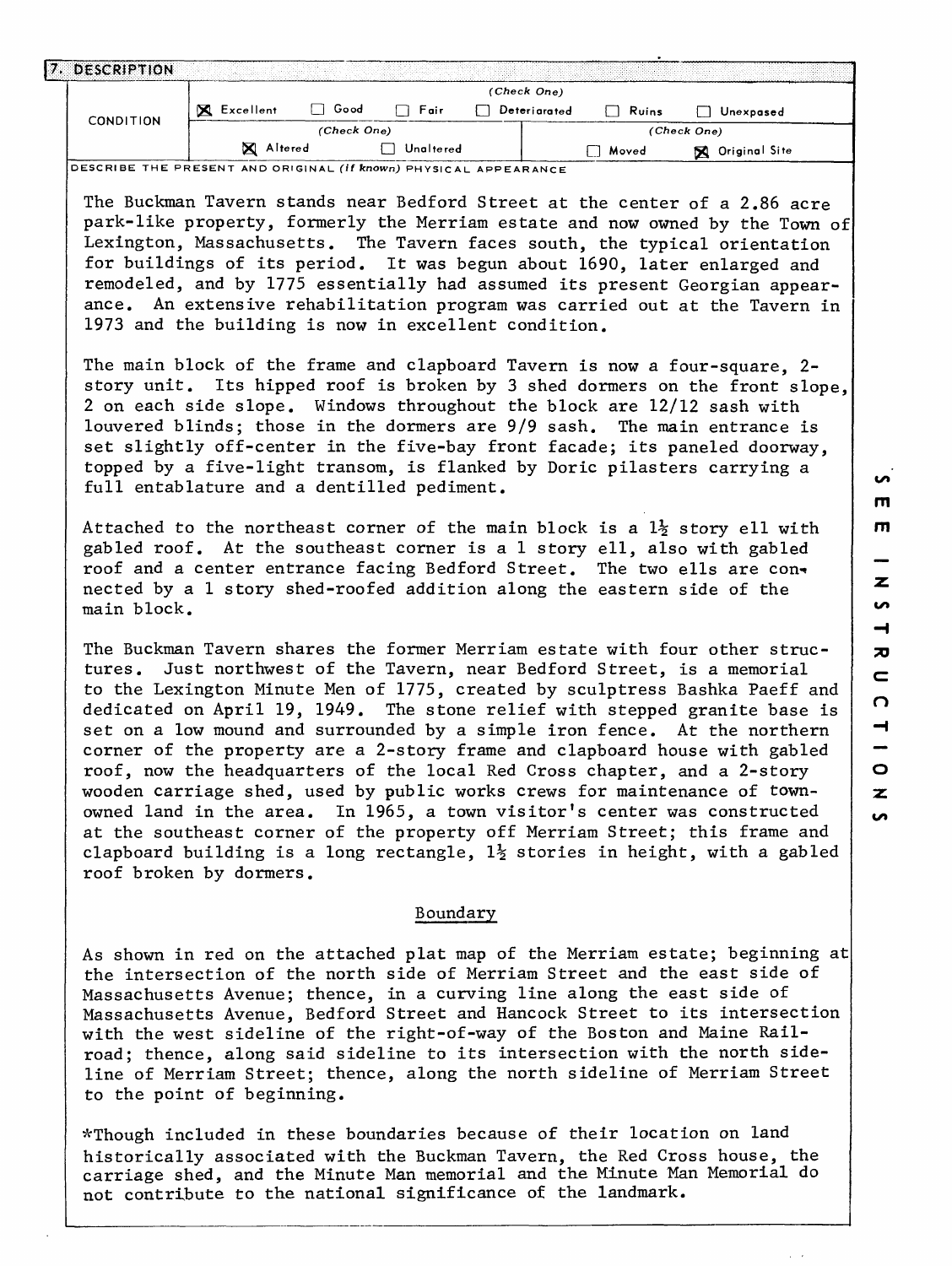| PERIOD (Check One or More as Appropriate)                  |                   |                    |                 |  |
|------------------------------------------------------------|-------------------|--------------------|-----------------|--|
| Pre-Columbian!                                             | 16th Century      | 18th Century<br>X. | 20th Century    |  |
| 15th Century                                               | 17th Century      | 19th Century       |                 |  |
| SPECIFIC DATE(S) (If Applicable and Known) $c. 1690; 1775$ |                   |                    |                 |  |
| AREAS OF SIGNIFICANCE (Check One or More as Appropriate)   |                   |                    |                 |  |
| Abor iginal                                                | Educoti on        | Politicol          | Urbon Planning  |  |
| Prehistoric                                                | Engineering       | Religion/Phi.      | Other (Specify) |  |
| $\Box$ Historic                                            | Industry          | losophy            |                 |  |
| Agriculture                                                | Invention         | Science            |                 |  |
| Architecture                                               | Londscope         | Sculpture          |                 |  |
| Art                                                        | Architecture      | Social/Humon-      |                 |  |
| Commerce                                                   | Literature        | itorion            |                 |  |
| Communications                                             | <b>X</b> Military | Theater            |                 |  |
| Conservation                                               | Music             | Transportation     |                 |  |

**STEMENT OF SIGNIFICANCE** 

The Buckman Tavern, a 2-story frame and clapboard building begun about 1690, is the oldest of a dozen hostelries that once did a thriving business in Lexington, Massachusetts. More important, it is the building most closely associated with the Battle of Lexington, the brief skirmish between local militia and British regulars on the morning of April 19, 1775, which marked the beginning of the armed struggle for American independence. The Tavern was the headquarters of the militia on that morning; its walls still bear the scars left by British musket balls.

The Buckman Tavern was acquired by the Town of Lexington in 1913 and then leased to the Lexington Historical Society which operates it as a museum. During the Bicentennial period (1975-76), the Tavern will be open to the public from 10 a.m. to 5 p.m. daily, April 15 to October 15.

## Historic Background

The original section of the Buckman Tavern was constructed about 1690 by Benjamin Muzzy, who was licensed to keep a public house there in 1693. The building was subsequently enlarged and remodeled and by 1775 had assumed it present appearance--a four-square Georgian block with ells at the southeast and northeast corners.

The Tavern derives its name from John Buckman, who in 1775 was its proprietor and also a member of the Lexington company of Minute Men. His public house was a convenient gathering place for his fellow Minute Men on the days they trained on the adjacent Lexington Green, and it was natural that they should assemble there during the night that preceded the arrival of the British regulars on April 19, 1775. The walls of the building still bear the scars left by musket balls fired that morning in the brief skirmish between Captain John Parker's Minute Men and Major John Pitcairn's light infantry.

Lexington's first store was located in the Tavern and, in 1812, its southeastern ell became the town's first post office. During World War I, the Tavern served as the headquarters of the local Red Cross chapter and an emergency hospital.

(Continued)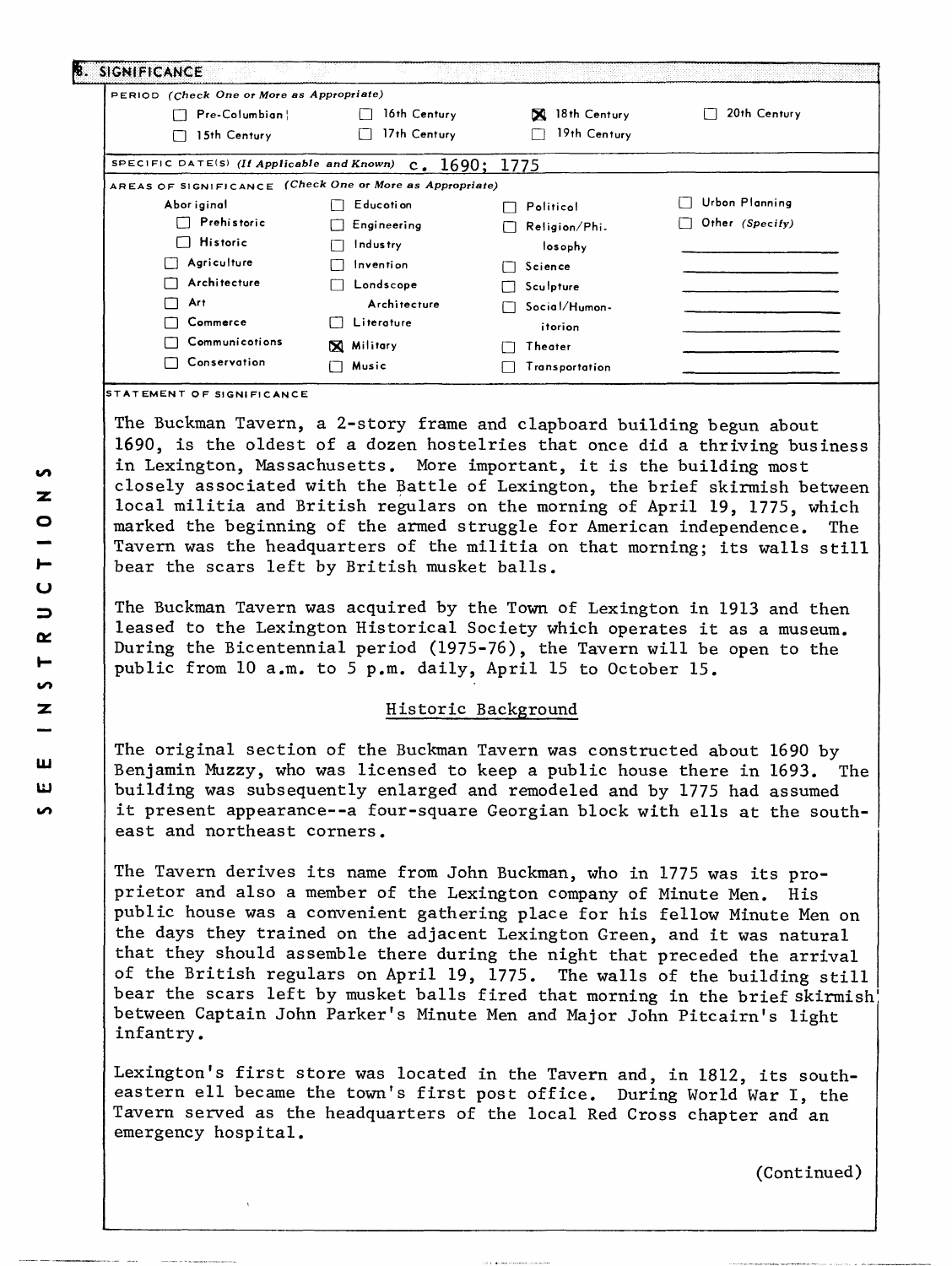|                                                                                                                                             | 9. MAJOR BIBLIOGRAPHICAL REFL. ENCES                                             |              |                    |              |      |      |                                                                                     |                                     |                    |
|---------------------------------------------------------------------------------------------------------------------------------------------|----------------------------------------------------------------------------------|--------------|--------------------|--------------|------|------|-------------------------------------------------------------------------------------|-------------------------------------|--------------------|
|                                                                                                                                             |                                                                                  |              |                    |              |      |      | "Interim Report of the Boston National Historic Sites Commission Pertaining         |                                     |                    |
|                                                                                                                                             |                                                                                  |              |                    |              |      |      |                                                                                     |                                     |                    |
| to the Lexington-Concord Battle Road", 86th Congress, 1st Session,<br>House Document No. 57 (Government Printing Office, Washington, 1959). |                                                                                  |              |                    |              |      |      |                                                                                     |                                     |                    |
|                                                                                                                                             |                                                                                  |              |                    |              |      |      |                                                                                     |                                     |                    |
| Morison, Samuel Eliot. Oxford History of the American People (New York,<br>$1965$ .                                                         |                                                                                  |              |                    |              |      |      |                                                                                     |                                     |                    |
|                                                                                                                                             |                                                                                  |              |                    |              |      |      | Works Progress Administration, American Guide Series.                               |                                     |                    |
|                                                                                                                                             | Guide to Its Places and People (Boston, 1937).                                   |              |                    |              |      |      |                                                                                     | Massachusetts:                      | A                  |
|                                                                                                                                             |                                                                                  |              |                    |              |      |      |                                                                                     |                                     |                    |
|                                                                                                                                             |                                                                                  |              |                    |              |      |      |                                                                                     |                                     |                    |
|                                                                                                                                             |                                                                                  |              |                    |              |      |      |                                                                                     |                                     |                    |
|                                                                                                                                             | 10. GEOGRAPHICAL DATA                                                            |              |                    |              |      |      |                                                                                     |                                     |                    |
|                                                                                                                                             | LATITUDE AND LONGITUDE COORDINATES<br>DEFINING A RECTANGLE LOCATING THE PROPERTY |              |                    |              |      | 0    | DEFINING THE CENTER POINT OF A PROPERTY                                             | LATITUDE AND LONGIT'IDE COORDINATES |                    |
|                                                                                                                                             |                                                                                  |              |                    |              |      | R    |                                                                                     | OF LESS THAN TFN ACRES              |                    |
| CORNER                                                                                                                                      | <b>LATITUDE</b>                                                                  |              |                    | LONGITUDE    |      |      | LATITUDE                                                                            | <b>LONGITUDE</b>                    |                    |
|                                                                                                                                             | Degrees Minutes Seconds   Degrees Minutes Seconds                                |              |                    |              |      |      | Degrees Minutes Seconds  <br>$\circ$                                                | Degrees Minutes Seconds             |                    |
| <b>NW</b><br><b>NE</b>                                                                                                                      | ۰                                                                                |              |                    |              |      |      | UTM 19.316590.4701\$50                                                              | $\bullet$                           |                    |
| SE.                                                                                                                                         | $\circ$                                                                          |              |                    |              |      |      |                                                                                     |                                     |                    |
| <b>SW</b>                                                                                                                                   | ۰                                                                                |              |                    |              |      |      |                                                                                     |                                     |                    |
|                                                                                                                                             | APPROXIMATE ACREAGE OF NOMINATED PROPERTY:                                       |              |                    |              |      | 2.86 |                                                                                     |                                     |                    |
|                                                                                                                                             |                                                                                  |              |                    |              |      |      | ILIST ALL STATES AND COUNTIES FOR PROPERTIES OVERLAPPING STATE OR COUNTY BOUNDARIES |                                     | ın                 |
| STATE:                                                                                                                                      |                                                                                  |              |                    |              | CODE |      | COUNTY                                                                              |                                     | Ш<br>CODE          |
|                                                                                                                                             |                                                                                  |              |                    |              |      |      |                                                                                     |                                     | п                  |
| STATE:                                                                                                                                      |                                                                                  |              |                    |              | CODE |      | COUNTY:                                                                             |                                     | CODE               |
|                                                                                                                                             |                                                                                  |              |                    |              |      |      |                                                                                     |                                     |                    |
| STATE:                                                                                                                                      |                                                                                  |              |                    |              | CODE |      | COUNTY:                                                                             |                                     | z<br>CODE          |
|                                                                                                                                             |                                                                                  |              |                    |              |      |      |                                                                                     |                                     | n                  |
| STATE:                                                                                                                                      |                                                                                  |              |                    |              | CODE |      | COUNTY:                                                                             |                                     | CODE<br>⊣          |
|                                                                                                                                             |                                                                                  |              |                    |              |      |      |                                                                                     |                                     | ᅍ                  |
|                                                                                                                                             | 11. FORM PREPARED BY                                                             |              |                    |              |      |      |                                                                                     |                                     |                    |
|                                                                                                                                             |                                                                                  |              |                    |              |      |      | NAME AND TITLE: Polly M. Rettig, Historian, Landmark Review Project; original       |                                     | c                  |
|                                                                                                                                             | form prepared by C. E. Shedd, Jr., 8/1/60                                        |              |                    |              |      |      |                                                                                     |                                     | O                  |
| ORGANIZATION                                                                                                                                |                                                                                  |              |                    |              |      |      |                                                                                     | DATE                                |                    |
|                                                                                                                                             | Historic Sites Survey, National Park Service                                     |              |                    |              |      |      |                                                                                     | 12/23/74                            |                    |
|                                                                                                                                             | STREET AND NUMBER:                                                               |              |                    |              |      |      |                                                                                     |                                     | o                  |
|                                                                                                                                             | 1100 L Street NW.                                                                |              |                    |              |      |      |                                                                                     |                                     | z                  |
| CITY OR TOWN:                                                                                                                               |                                                                                  |              |                    |              |      |      | STATE                                                                               |                                     | CODE<br>ທ          |
|                                                                                                                                             | Washington                                                                       |              |                    |              |      |      | D.C.                                                                                |                                     | 011                |
|                                                                                                                                             | 12. STATE LIAISON OFFICER CERTIFICATION                                          |              |                    |              |      |      | NATIONAL REGISTER VERIFICATION                                                      |                                     |                    |
|                                                                                                                                             |                                                                                  |              |                    |              |      |      |                                                                                     |                                     |                    |
|                                                                                                                                             | As the designated State Liaison Officer for the Na-                              |              |                    |              |      |      |                                                                                     |                                     |                    |
|                                                                                                                                             | tional Historic Preservation Act of 1966 (Public Law                             |              |                    |              |      |      | I hereby certify that this property is included in the                              |                                     |                    |
|                                                                                                                                             | 89-665), I hereby nominate this property for inclusion                           |              |                    |              |      |      | National Register.                                                                  |                                     |                    |
|                                                                                                                                             | in the National Register and certify that it has been                            |              |                    |              |      |      |                                                                                     |                                     |                    |
|                                                                                                                                             | evaluated according to the criteria and procedures set                           |              |                    |              |      |      | (NATIONAL LEASEDHEC                                                                 |                                     | ا 0. شم/<br>مان من |
|                                                                                                                                             | forth by the National Park Service. The recommended                              |              |                    |              |      |      |                                                                                     | LAND LDEER Lated:                   |                    |
|                                                                                                                                             | level of significance of this nomination is:                                     |              |                    |              |      |      | Director, Office of Archeology and Historic Preservation date                       |                                     |                    |
|                                                                                                                                             | National $\Box$                                                                  | State $\Box$ |                    | Local $\Box$ |      |      |                                                                                     | Begreem Certified:                  |                    |
|                                                                                                                                             |                                                                                  |              |                    |              |      |      | (NAT)                                                                               |                                     | $m1.7.18 - 75$     |
|                                                                                                                                             |                                                                                  |              | (NATIONAL HISTORIC |              |      |      | ${\bf D}$ ate                                                                       |                                     | date               |
| Name LANDMARKS)                                                                                                                             |                                                                                  |              |                    |              |      |      |                                                                                     | Arch. Surveys                       |                    |
|                                                                                                                                             |                                                                                  |              |                    |              |      |      | ATTEST:                                                                             |                                     |                    |
|                                                                                                                                             |                                                                                  |              |                    |              |      |      |                                                                                     |                                     |                    |
| Title                                                                                                                                       |                                                                                  |              |                    |              |      |      |                                                                                     | Boundery_All:rmed:<br>wartansen     |                    |
|                                                                                                                                             |                                                                                  |              | (NATIONAL HISTORIC |              |      |      |                                                                                     | Keeper of The National Register     |                    |
|                                                                                                                                             |                                                                                  | LANDMARKS)   |                    |              |      |      |                                                                                     | Director, OAHP                      | date               |
| Date                                                                                                                                        |                                                                                  |              |                    |              |      |      | Date                                                                                |                                     |                    |
|                                                                                                                                             |                                                                                  |              |                    |              |      |      |                                                                                     |                                     |                    |